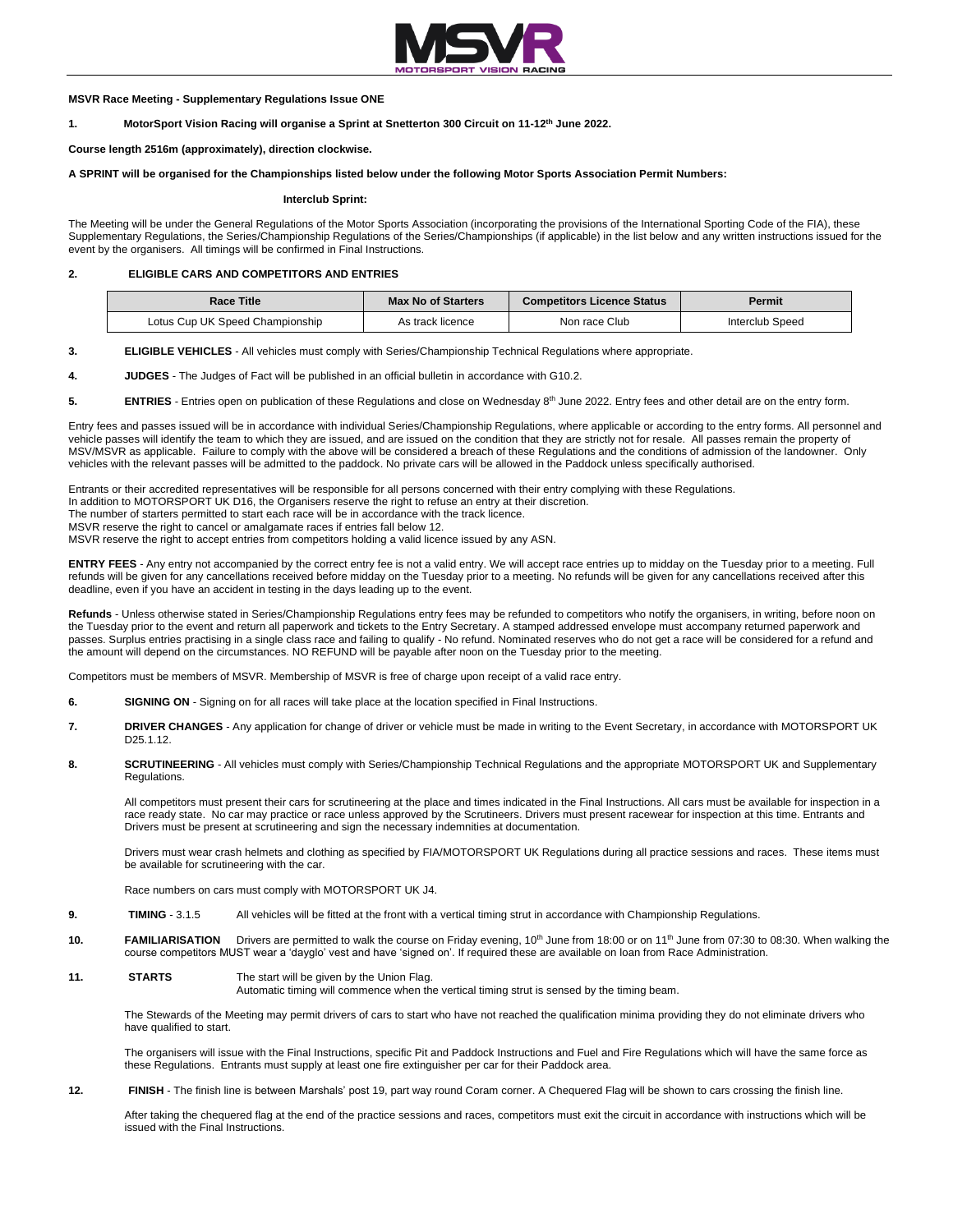

- **13. PARC FERMÉ** In addition to any Parc Fermé required for this Series/Championship by MOTORSPORT UK regulations, the Organisers may at their discretion specify as many Parc Fermé as may be deemed necessary for the proper conduct of the event.
- **14. RESULTS** Provisional results will be published, in accordance with regulations, as soon as possible after each race or at the end of the meeting and will be available from Race Administration. Provisional results will be published on the Official Notice Board.
- **15. AWARDS** Prizes and awards will be in accordance with individual arrangements and Series/Championship Regulations.
- **16. COMPETITORS INSTRUCTIONS** Any additional instructions published will be deemed to have the same power as these Regulations. Such additional instructions will be issued to competitors as official bulletins and displayed on the Official Notice Board.

Failure to attend the mandatory briefings for specific races may result in penalties in accordance with the appropriate Series/Championship and/or Supplementary Regulations.

The procedure for protests and appeals is in accordance with the 2022 MOTORSPORT UK Yearbook Appendix C.

- **17. TV / FILMING / VIDEO** Should Filming of the event be advised in the Final Instructions then H28 will apply. Video equipment must not be fitted to any vehicle without express permission from the circuit. Any driver/team transgressing this regulation may be penalised. Once permission has been obtained (if applicable) video equipment must be fitted to the vehicle prior to scrutiny and the scrutineer must be advised.
- **18. CHILD PROTECTION OFFICER** The Safeguarding Officer for MSVR is Mr William Marston will.marston@msv.com.

### **19. IMPORTANT NOTICES TO ALL COMPETITORS**

- a) All vehicles *must* be fitted with suitable towing eyes or in the case of single seaters, a clearly marked alternative to fit this purpose. *This will be checked at Scrutineering*.
- b) All competitors are reminded that except while on the course, no Competition Vehicle may be driven at a speed exceeding 10mph without the specific approval of the Clerk of the Course. Vehicles must not be test-run on any of the circuit roadways.
- c) No child or young person below the age at which a driving licence may legally be issued, may ride a motor-cycle of any type within the circuit grounds or the paddock at any time.
- d) No pegs or stakes may be put into the Paddock Tarmac or concrete surface. No painting or decaling of Pit Garage floors, walls or doors may be undertaken without the prior permission of the Circuit Management.
- e) All hospitality must be approved in writing in advance by MSV
- f) Any hospitality set-up that includes food for more than 50 people may be subject to a charge.
- g) A fine may be applied to any competitor that fails to clear the nominated areas in the times allotted.<br>h) Please see Appendix A for Health & Safety information and other circuit notices.
- Please see Appendix A for Health & Safety information and other circuit notices.
- i) MSVR shall not be liable in the event of damage caused to vehicles being recovered from the track.
- j) The paddocks must be vacated by 21:00 hours on Sunday 11<sup>th</sup> June 2022.

## **OFFICIALS OF THE MEETING**

Officials will be named in Final Instructions or by Bulletin.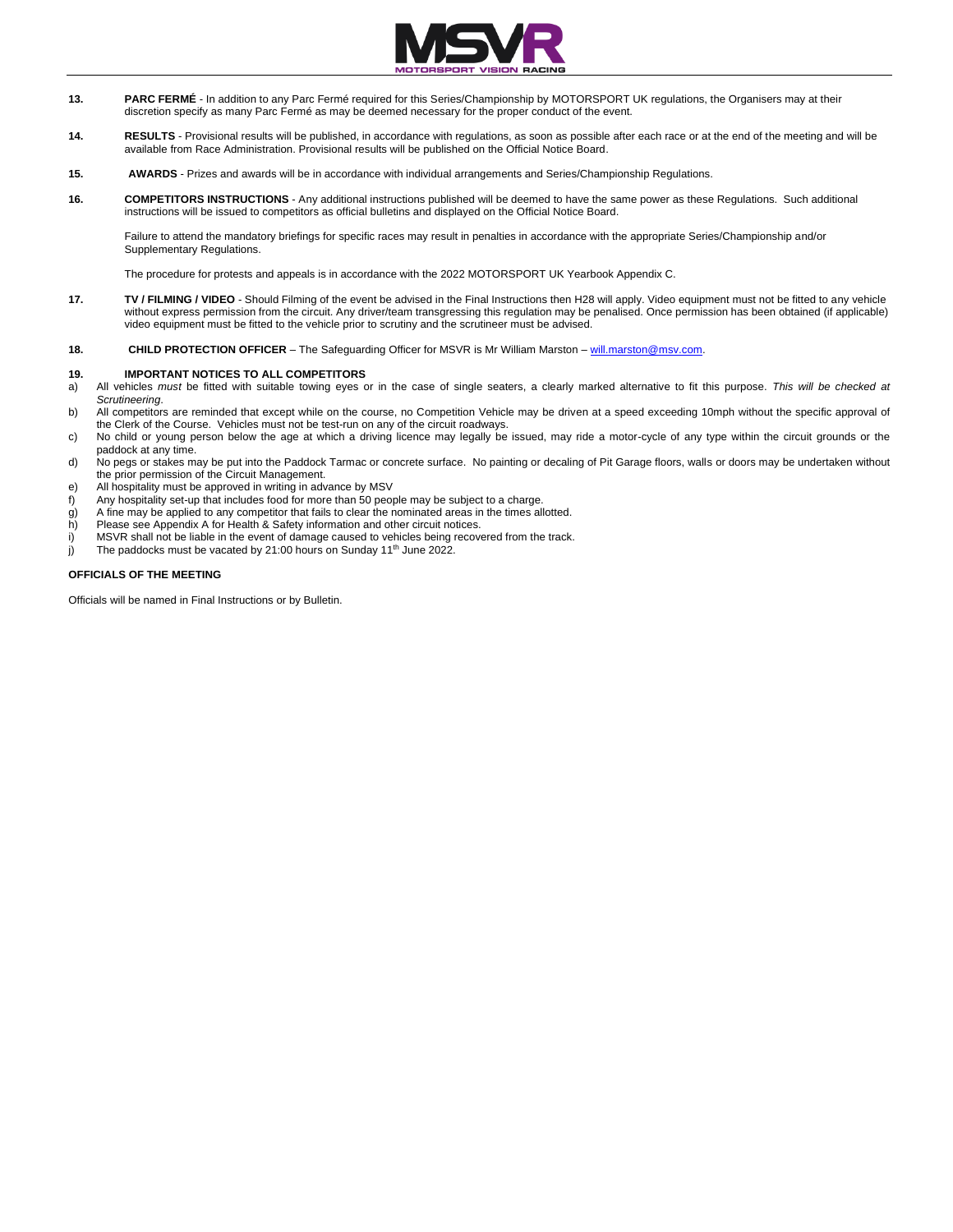

## **Supplementary Regulations – Appendix A**

## **Notice to Competitors**

It is forbidden to hammer pegs or stakes into any tarmac surface or deposit fuel, oil or chemical substances onto any tarmac surface in the paddock area. Any person damaging the surface may be excluded from the Event and the Competitor shall be subject to pay immediately liquidated damages of £1000.

No markings are to be made on the Circuit or paddock surfaces, the pit lane and pit garage floors.

Roadways and the firelanes in the paddock area are kept clear at all times. Any vehicle parked in these areas to be towed away.

All waste oil must be placed in the containers provided and all used tyres and fuel containers must be removed from the site for safe and legal disposal.

Competitors must not wash vehicles so as to cause an undue nuisance or partial flooding of the Venue or any part thereof.

If oil or any other substance likely to cause danger to others or to the track surface is being dropped from any vehicle the competitor must ensure that the vehicle is stopped immediately.

MSV may seek damages from the competitor in the event of an excessive cleaning-up operation caused through bad preparation or negligence.

All vehicles taking part in the Event must comply with the current noise limits imposed by the relevant Governing Body, as measured in accordance with the procedures contained in the Regulations.

### **1. Storage and Use of Petroleum Spirit**

1.1 A maximum of 25 litres of fuel can be stored inside each garage, at any one time.

1.2 All petroleum spirit must be stored in appropriate fuel containers complying with all relevant safety standards, away from any source of ignition.

1.3 All containers must be indelibly marked; "Petrol - Highly Flammable.

1.4 All empty containers must be removed from the venue after the event.

1.5 Generators should be powered by diesel and used in the open air.

1.6 Appropriate fire extinguishers must be readily accessible near any fuel store or refuelling activity.

1.7 Personnel must be trained and wear appropriate fire retardant personal protective equipment (PPE), before using petrol; especially when refuelling. 1.8 Vehicle refuelling is to take place in the open air where possible. If refuelling inside the garages all users must adhere to the 'Refuelling Hazard'

signage displayed, as reproduced below;

1.8.1 Petroleum spirit – Highly flammable

1.8.2 No smoking and remove all ignition sources

1.8.3 Switch off engine

1.8.4 Open all doors and shutters – Good ventilation required

1.8.5 Check location of your nearest fire extinguisher

1.8.6 Maximum 25 litres of fuel stored in this garage

1.9 A no smoking ban and no ignition sources in the vicinity must be enforced by the person in charge of the refuelling process.

1.10 A vehicle must be cooled before refuelling.

1.11 Drivers and passengers must be outside a vehicle during refuelling and

it's recommended all personnel stand a minimum 3m away.

1.12 When refuelling is in process a second person must be nearby, ready with a fire extinguisher.

1.13 Your attention is drawn to The Petroleum (Consolidation) Act 1928, The Petroleum (Consolidation) Regulations 2014, the Petroleum Spirit (Motor Vehicles) Regulations 1929, The Control of Substances Hazardous to Health Regulations 2002 (and amendments) and The Regulatory Reform (Fire Safety) Order 2005, must be complied with.

1.14 Participants are reminded that fuel is available for sale at the Venue. As such it is unnecessary for Participants to carry large quantities of fuel.

### **2. Hazardous Substances**

2.1 Some vehicle parts, for example brake and clutch linings may contain asbestos. Participants are encouraged to use non-asbestos substitutes wherever possible. Where asbestos is used, every effort should be used to prevent asbestos dust getting into the air.

2.2 Some mineral oils may cause skin cancer. Prolonged contact should therefore be avoided wherever possible. Where contact does occur any contamination should be washed off immediately. The wearing of contaminated clothing (including overalls) should also be avoided.

2.3 Various other substances may cause disease or ill health even after very short exposures. Manufacturers guidance must always be followed. Manufacturers and suppliers of such substances are obliged to provide customers with information about the possible harmful effects of their products upon request (Safety Data Sheets).

2.4 Personnel must be suitably trained and wear appropriate personal protective equipment (PPE), before using any COSHH substances. 2.5 The requirements of the Control of Substances Hazardous to Health Regulations 2002 (COSHH) (as amended) must be complied with.

### **3. Electrical Safety**

3.1 All portable electrical equipment must be maintained in a safe condition and hold a valid Portable Appliance Test (PAT) Certificate.

3.2 Cables should be flexible (not of semi rigid type used for household wiring) and covered by matting when crossing walkways or fire lanes. Neoprene covered cable will resist damage by oil.

3.3 All electrical equipment to be used externally should be weatherproof.

3.4 Only British Standard UK plugs or adaptors permitted in site sockets, no overloading of circuits, particularly in the pit garages.

3.5 Hand tools should preferably be of the "double insulated" or "all insulated" type, as these provide valuable protection against electric shock.

3.6 Electrical equipment and hand tools should not be used in areas where flammable vapours may be present, for example where fuel is being stored or refuelling is taking place.

3.7 The Electricity at Work Regulations 1989 must be complied with, or any deviations documented.

### **4**. **Fire Precautions**

4.1 Smoking is prohibited in all enclosed areas, including without limitation in the pit garages and in the pit lane. Smoking is also prohibited in all MSV vehicles.

4.2 All potential sources of ignition should be kept away from petroleum spirit and vapours. Clear no smoking signage displayed where possible.

4.3 Barbecues and cooking equipment are prohibited in pit areas, including garages.

4.4 Fire extinguishers must be annually serviced or inspected, with the date displayed on the bottle, for checking.

4.5 Temporary structures to have; an adequate gap separating them from other structures, recommend minimum 3 meters; clearly displayed fire extinguishers next to each fire exit door and clearly visible fire exit signage above each fire door.

4.6 Fire lanes, roadways and hatch markings to be kept clear at all times. 4.7 Ensure safe access and egress is available in and around team areas, this includes the provision of adequate lighting levels for evacuation purposes. 4.8 Catering outlets should hold a minimum of one fire blanket and an

additional appropriate fire extinguisher.

4.9 Fire extinguishers should not be removed from any fire points unless they are to be used on a fire.

4.10 All fires must be reported immediately to an official, marshal or other member of staff, even if extinguished.

4.11 Personnel must be trained in the correct use of fire extinguishers.

4.12 MSV permission is required before hot works commence on site.

4.13 All fire notices and orders to evacuate must be complied with.

4.14 The requirements of the Regulatory Reform (Fire Safety) Order 2005 must be complied with.

### **5. Working at Height**

5.1 Personnel are encouraged to work at ground level where at all possible. 5.2 Personnel working at height must be protected from falling eg. trained using harnesses and ropes, or handrails.

5.3 All working at height must be well planned and supervised with safe systems of work followed.

5.4 Reassess working at height safe working practices during adverse weather conditions.

5.5 No one should work underneath those working at height.

5.6 Appropriate non-slip footwear and personal protective equipment to be worn.

5.7 No one is permitted to spectate from a truck roof, tail lift, generator, waste bin, or other infrastructure on site.

5.8 Manufacturer's guidance to be followed when using ladders, step ladders and all working at height equipment.

5.9 Domestic ladders or step ladders must not be used on site, only commercial ladders and step ladders.

5.10 All ladders, step ladders and any equipment must be checked for damage and removed from use where faulty.

5.11 The Working at Heights Regulations 2005 must be adhered to.